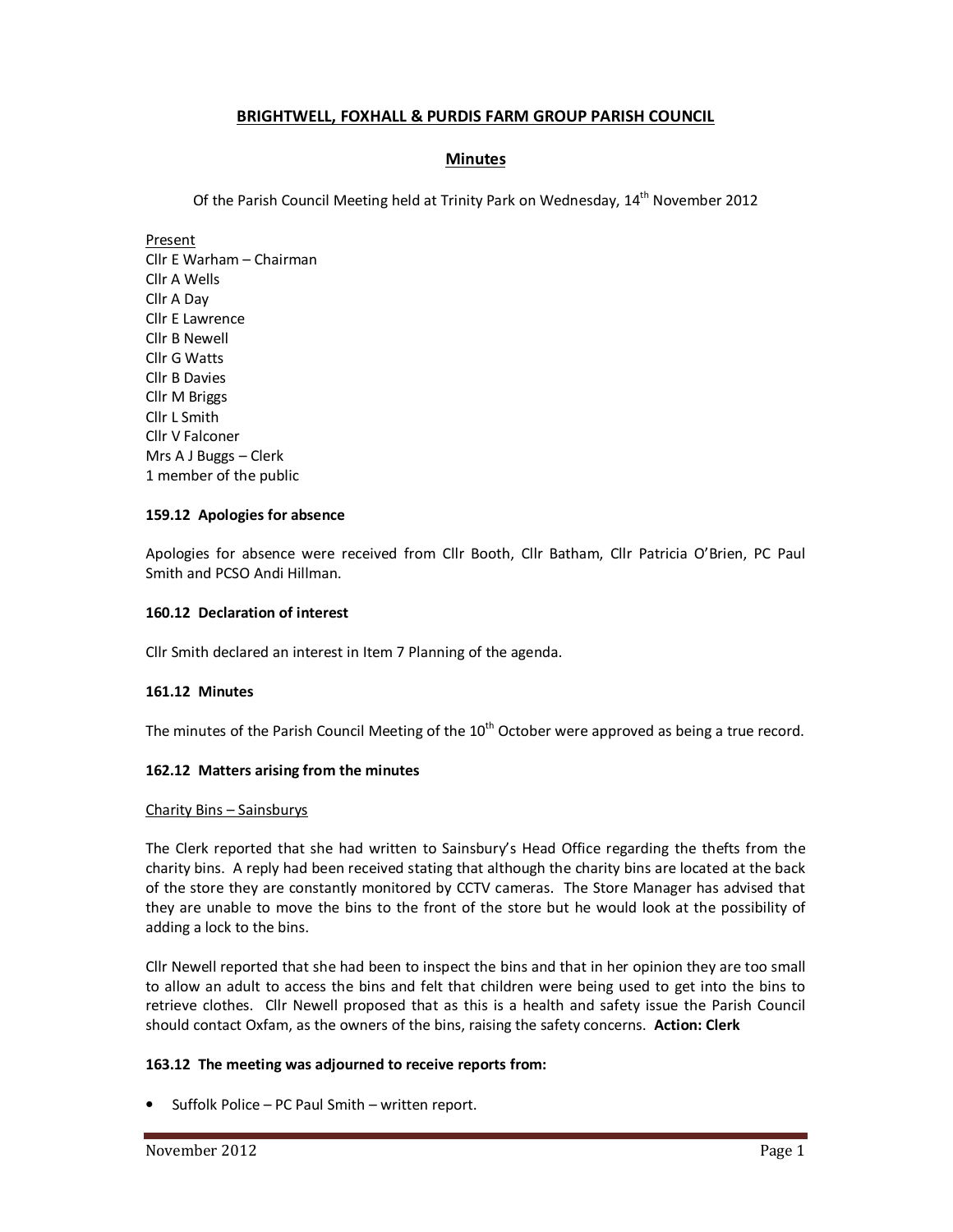# **Crimes reported between 5th October – 12th November 2012**

Brightwell

No crimes reported for this period.

Foxhall

No crimes reported for this period

### Purdis Farm

#### Sainsburys Crimes

10 offences of theft from shop – 7 detected, 3 undetected. 2<sup>nd</sup> November 2012 - During daylight hours in a busy supermarket unknown offenders have removed a purse that was in an unattended shopping trolley. Enquiries on going.

Pine Drive –  $7<sup>th</sup>$  October 2012 – During the early evening unknown offenders have entered a residential property through an insecure door and stolen various items of jewellery and electrical equipment. Enquiries on-going.

Meadow Crescent – between  $9^{th}$  September and  $18^{th}$  October 2012 – During the stated period a pushbike has been stolen from an insecure garage. No further lines of enquiry.

Pine Drive –  $29^{th}$  October 2012 – During the hours of darkness unknown offenders have tried to gain entry to a residential property with no luck and have then made a search of the garden shed. Nothing has been stolen. Enquiries on-going.

Hazel Drive –  $31^{st}$  October 2012 – During the hours of darkness unknown offenders have thrown a hammer through the window of a residential property. Enquiries on-going.

• Cllr P O'Brien – Suffolk Coastal District Council / Suffolk County Council – written report

### **Suffolk Fire and Rescue Service**

The Cabinet has agreed to go ahead with developing a full business case for increased collaboration and/or merger between Suffolk and Cambridgeshire Fire Authorities. This will include a full public consultation on the option of a merger of both authorities.

This is being considered because, although Suffolk Fire & Rescue Service is one of the most efficient and effective in the country, the likely reductions in local government funding over the next few years will place unprecedented strain on this and other vital front-line services.

This gives SCC the opportunity for closer collaboration with Cambridgeshire and Peterborough Fire Authority and, if possible, full merger. This could present the best means by which savings can be made to back-office costs.

In a climate of ever-reducing resources, we must explore every possible option for savings, and thus protect this, and other front-line services.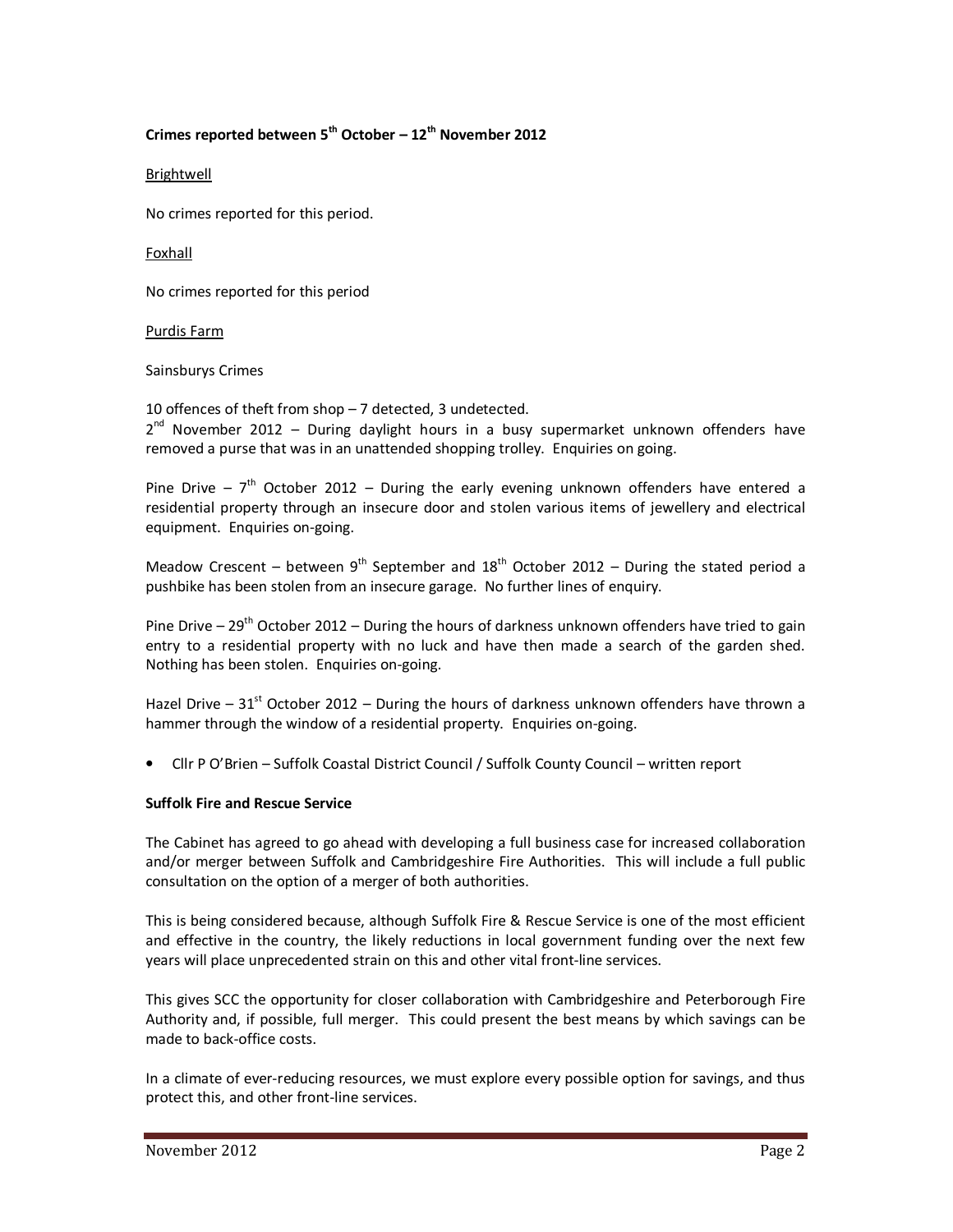#### **Felixstowe Fire Station**

The first phase of the crewing reduction, from 12 to 8 full time firemen, has been successful.

Over the 12 months of the review, two thirds of the calls to the station were attended by on-call firemen. The number attended by full-time firemen effectively amounted to 1.3 calls a week. During this period, they responded to no fatal fires.

The new fire station at Ipswich East, just 8 miles away, has opened, with three fire engines and an aerial appliance to add resilience to the Felixstowe area.

The next stage of changes will be to move to a 'nucleus crewed model', as set out in June 2011's cabinet report. This involves a further reduction in full-time firemen from 8 down to 4.

It is important to stress that the changes are being phased with care.

#### **Joint Suffolk and Norfolk Gypsy and Traveller Strategy**

The above draft joint strategy has been approved together with the associated action plan for the next two years. This will provide a clear joint framework for tackling issues across both countries.

#### **Future Back-Office Requirements of Suffolk County Council**

A formal procurement process for the provider/s of our back-office services is to begin.

Our current contract with Customer Services Direct comes to an end in 2014. SCC needs to ensure that alternative arrangements are in place by then.

The back-office functions include: finance, HR, ICT and services for schools.

#### **Police and Crime Scrutiny Panel**

I have been elected as Chairman of the above. The election of the Police Commissioner takes place on 15th November.

#### **Locality Budget £2,000**

I would like your projects as soon as possible.

• Cllr V Falconer – Suffolk Coastal District Council – written/verbal report

This report will be fairly brief as casting my thoughts over the last couple of months, though busy but not an awful lot to update you on.

### **Members Briefings, Meetings, Hearings and Conferences**

Subjects have included Water Management, Localism Act (which I still find a mystery) Safeguarding Children where I learnt that Lowestoft has the second highest incidence of teenage pregnancies in Europe. The Suffolk Coastal and Estuaries Community Conference covering subjects such as The Crown Estates, Saltmarshes and Levies/Sea Walls, The Shotley Project etc. Wind Turbines up to 40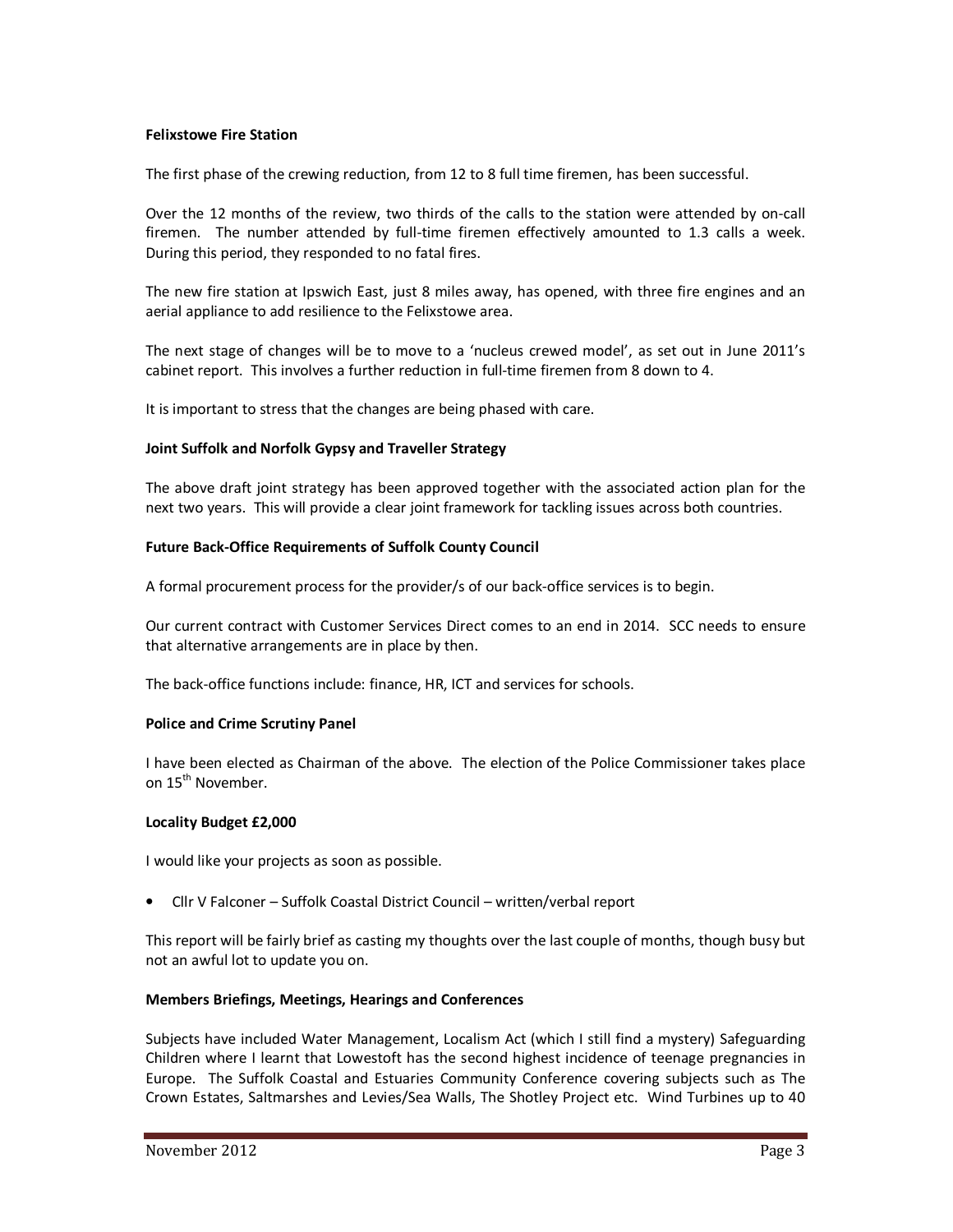metres high. We now need training on Solar Panel Farms. Involvement with the Deben Estuary Partnership has been heavy. The DEP Plan is due to come out in April 2013, and it will form one of the consultee bodies to be used in all future planning applications to safeguard the Deben Estuary. I chaired a meeting Licensing and Health Panel Review re a Bar/Restaurant in Felixstowe at the request of nearby residents.

### **Planning**

The latest 'in' applications seem to be Solar Farms – another form of Renewable Energy. Planning Application C12/2059 just outside Bucklesham – land between the C375 and the A14. 62 acres 40,000 Black Solar Panels in rows. There will be a 6 ft deer security fence surrounding it. A pop-in session to see the plans was held on Monday at Levington Village Hall. The construction will take approximately 3 months to erect. There is still time to write in.

This is the third Solar Panel Planning Application in SCDC – 29 ha at Parham Air Field and 51.29 ha (127 acres) at Church Farm Hacheston.

### **Landscape/Tree Warden**

Suffolk Coastal District Council continues to make cut backs and savings and sadly Anne Westover has recently been made redundant. Her loss will be felt throughout the District. She is hoping to set up on her own so those seeking valuable advice will still be able to contact her. Suffolk Coastal District Council replacement will be operating from Waveney DC.

### **Reminder**

The Police and Crime Commissioners Election take place on Thursday,  $15<sup>th</sup>$  November next – you can vote at Bucklesham Village Hall. There are four candidates.

# **Local Development Framework Core Strategy – Inspector's Examination**

This is now taking place (7 days in all). Representatives from BT, Hopkins, Persimmon and Bloor Homes along with barristers, SCC Highways, Education and the Environment Agency. NANT, STAG, Martlesham Trimly St Martin,Trimley St Mary, Ipswich and Waldringfield Parish/Town Councils are participating which is making for a very interesting examination – highly professional. The last day is tomorrow the  $15<sup>th</sup>$  in the Council Chamber 10 am to 1 pm.

### **The meeting was re-convened.**

# **164.12 Clerk's Report**

The Clerk's report had previously been circulated and it was agreed that some of the items should be discussed as per the agenda.

### Ash Dieback Disease

An email has been received from Suffolk Coastal District Council regarding the outbreak of ash dieback disease (Chalara fraxinea) confirmed in woodland in Great Glemham recently. The Forestry Commission's website has all the latest information and advice about this disease.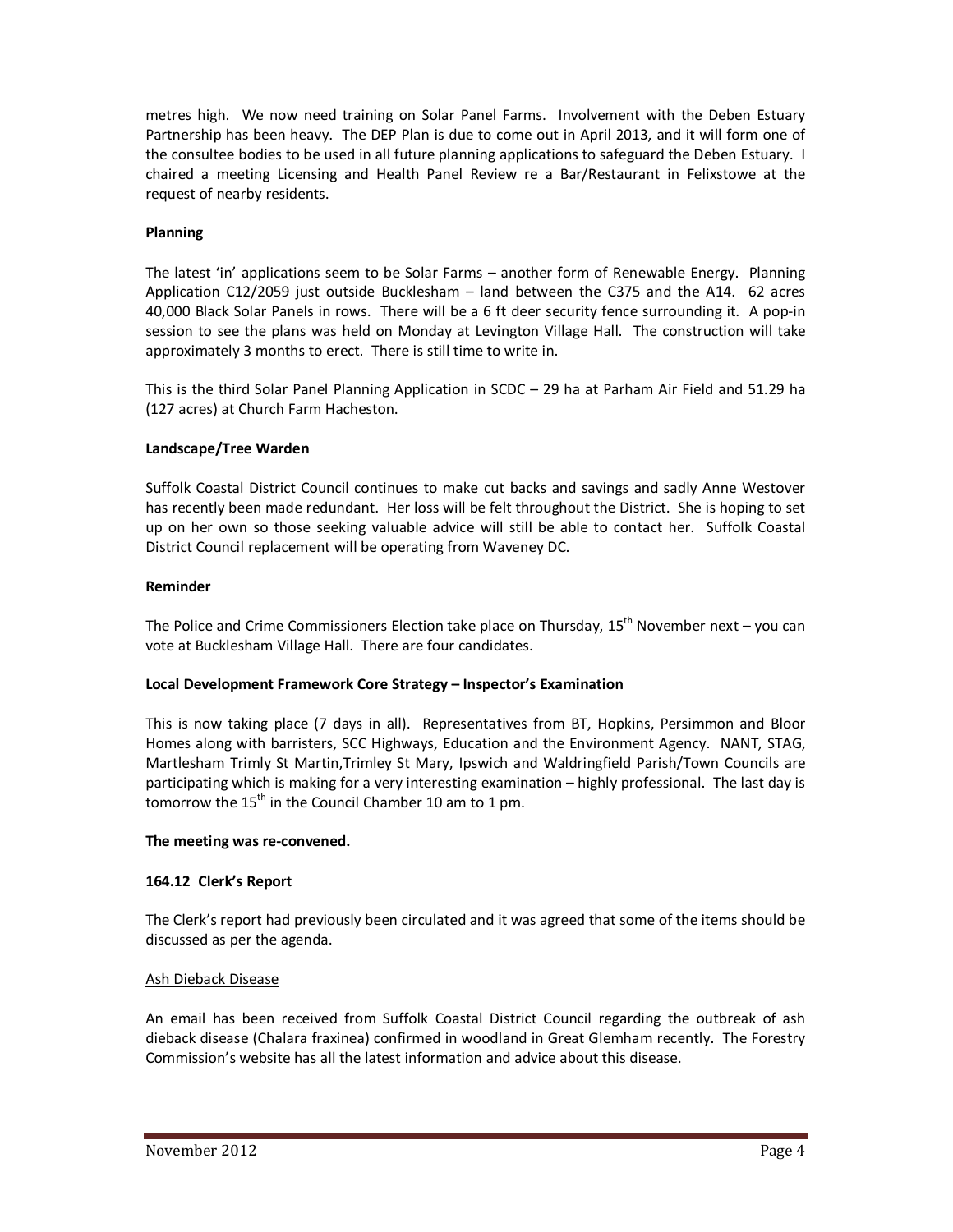This disease could be quite devastating to Suffolk Coastal's populations of ash trees and have a terrible impact on the landscape if it gets a hold. At the moment all we can do is be vigilant and try and spot any other early outbreaks of the disease and use the information provided by the Forest Commission as a guide.

The Tree Warden has already been sent some information about this subject.

http://www.forestry.gov.uk/chalara

### Grit Heaps / Bins

We are waiting for a licence from Highways Department Suffolk County Council. When this is received we can then order suitable grit bins.

#### Budget Setting 2013/2014

SALC have advised that budgets should be agreed by Parish Councils however they should be mindful that the final demand may have to be adjusted following the expected Government guidance during December 2012. There are two issues that have yet to be officially resolved or confirmed:

- a. One is the effect of the new calculations for council tax and specifically what affect the new concessions regime would have on Band D rates rising even if precepting bodies did not increase their demands. We have been led to believe by NALC that the Government are considering measures for local councils to be removed from the tax base to resolve this issue but have yet to have this confirmed.
- b. Two is the threat of local councils being included within new regulations for automatic referendums of excessive increases of council tax. Indications from CLG were that for the coming financial year at least we would not be included but until we have further guidance on this, local councils should be mindful of it.

Those councils which are affected by the district timetable for final demands to be issued before January 2013 can still send in the demand but are advised to inform the billing authority that the figure may be adjusted subject to new information.

### Suffolk passenger Transport

Several bus services will change during November and December 2012. A new downloadable timetable is available from:

http://www.suffolkonboard.com/timetables\_leaflets/passenger\_transport\_service\_changes

or by contacting us on 0845 606 6171.

### **165.12 Planning**

The Planning Committee Chairman reported that the following applications were in the process of being circulated to Planning Committee members: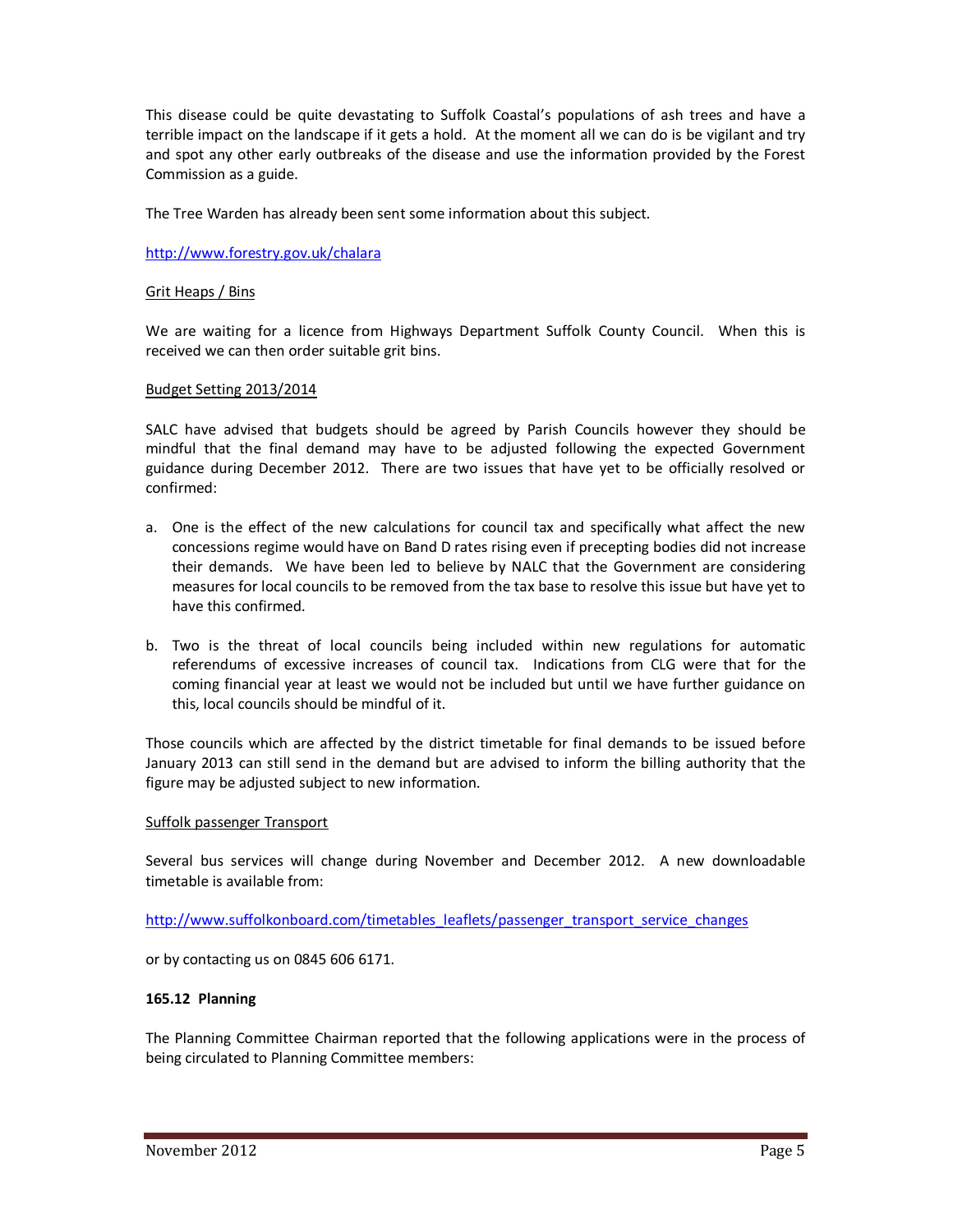C12/2288 111 Bucklesham Road **Purdis Farm** – Proposed replacement dwelling and associated cart lodge

C12/2301 Foxburrow Farm Waldringfield Road **Brightwell** – Change of use of existing redundant agricultural barns to Class B1 (business) use

C12/2307 74 Bucklesham Road **Purdis Farm** Erection of a two-storey side/rear extension to house and associated alterations

C12/00143/TPO134A Bucklelsham Road **Purdis Farm** 1 Oak Crown reduction by 33% and thinning to 2 Sycamore

### **166.12 Locality Budget 2012/2013**

The Clerk reported that she had contacted Cllr O'Brien regarding the purchasing of a 40 mph flashing sign for Felixstowe Road from the Locality Budget. A reply had been received stating that Suffolk County Council Highways Department believe that fixed signs can be thought to dilute effectiveness and were favouring the use of mobile flashing signs which could be moved around different parishes.

Following discussion Cllr Warham proposed, seconded Cllr Briggs that the Locality Budget should be used for the following:

- Waste Bin Murrills Road Bus Shelter. It was agreed that the Clerk should apply to Suffolk County Council Highways for a licence to erect a waste bin.
- Waste Bins Woodrush Road area Purdis Farm
- Grit Bins Foxhall (Waddling Duck Hall Road and Spring Bank Farm Monument Farm Lane). It was agreed that the Clerk should apply to Suffolk County Council Highways for a licence to erect two grit bins.
- Purchase trees to be planted between Admirals Windows and the Trinity Park roundabout on the Admirals Windows side of the road. Cllr Smith to investigate with Suffolk County Council Highways to ascertain who owns the land. **Action: Cllr Smith**

It was agreed that the Clerk should write to Cllr O'Brien putting forward the proposal for using the Locality Budget. **Action: Clerk** 

# **167.12 Parish Meeting Dates 2013**

The meeting dates for 2013 were confirmed as the second Wednesday each month except August as follows:

9<sup>th</sup> January 2013 13<sup>th</sup> February 2013 13<sup>th</sup> March 2013  $10^{th}$  April 2013  $8<sup>th</sup>$  May 2013 (including Annual Parish Meeting) 12<sup>th</sup> June 2013  $10^{th}$  July 2013 11<sup>th</sup> September 2013 9<sup>th</sup> October 2013 13<sup>th</sup> November 2013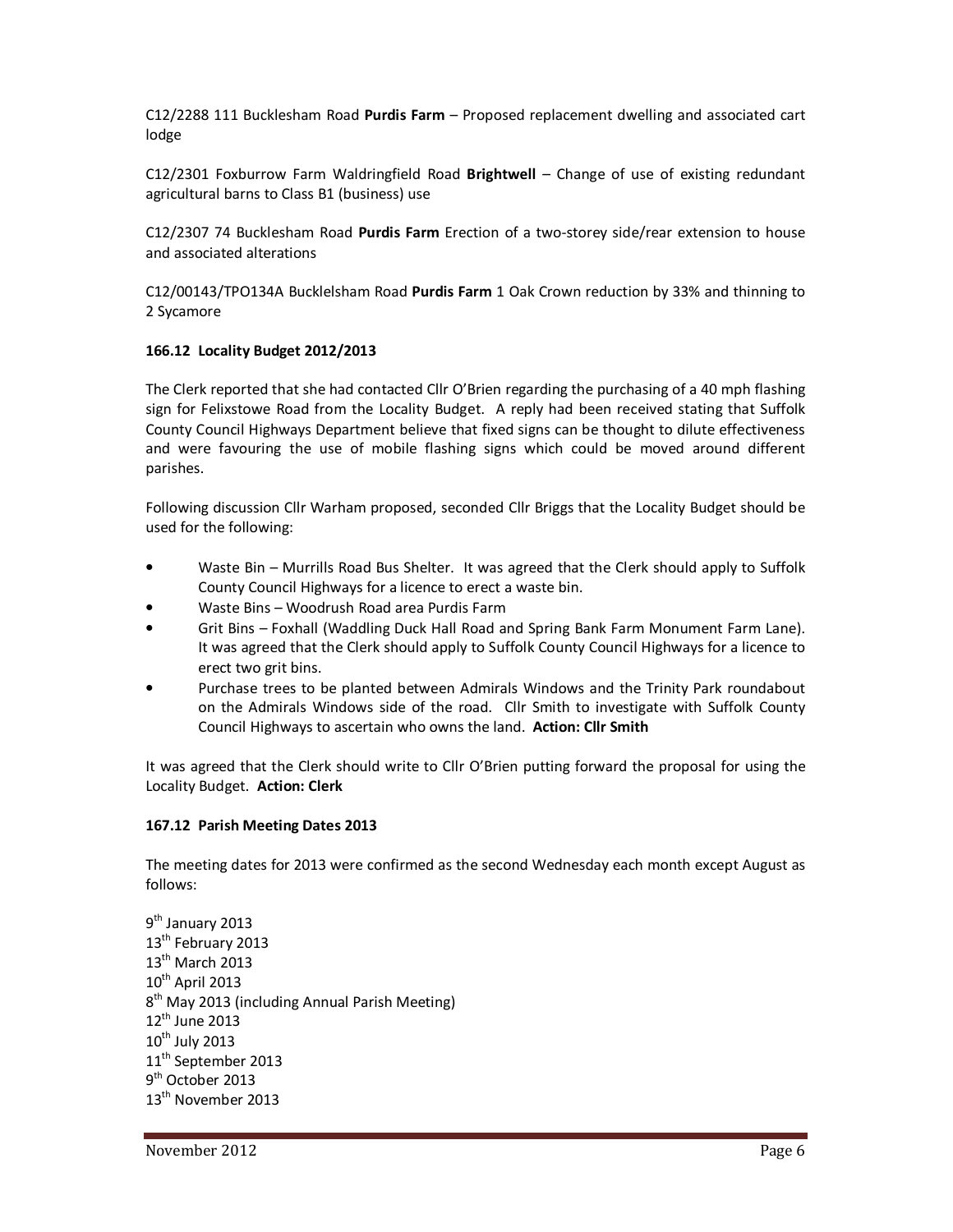11<sup>th</sup> December 2013

### **Action: Clerk**

### **168.12 Jubilee Trees**

Members discussed various planting locations for a Jubilee Tree. It was agreed that Cllr Smith should investigate various locations based on the information which had been supplied by Anne Westover. It was agreed that the Clerk should report at the next meeting the finance available to cover the cost of the trees. **Action: Cllr Smith / Clerk** 

# **169.12 Budget 2013/2014**

The Clerk reported that an email had been received from the Suffolk Association of Local Councils regarding the following:

- a. Updated LTN 80 includes new guidance Under S34 on granting dispensation to councillors before setting the precept. NALC are of the view that because there are differing legal opinions on this matter the safest thing to do is to grant a dispensation. This being the case it is advised that councils consider giving the Clerk the delegated power to grant a dispensation in the circumstances whereby the council is inquorate for an item under LGA 1972 s101(1)(a).
- b. There are two issues that have yet to be officially resolved or confirmed:
	- 1. One is the effect of the new calculations for council tax and specifically what affect the new concessions regime would have on Band D rates rising even if precepting bodies did not increase their demands. We had been led to believe by NALC that the Government are considering measures for local councils to be removed from the tax base to resolve this issue but have yet to have this confirmed.
	- 2. Two is the threat of local councils being included within new regulations for automatic referendum of excessive increases of council tax. Indications from CLG were that for the coming financial year at least we would not be included until we have further guidance on this, local councils should be mindful of it.

Those councils which are affected by the district timetable for final demands to be issued before January can still send in the demand but are advised to inform the billing authority that the figure may be adjusted subject to new information.

The budget having been previously circulated was discussed by councillors and the following amendments were agreed.

Subscriptions should be increased by 5% to £682.00 and Section 137 Donations of £500 should be removed from the budget. Councillors believe that it is necessary to increase the precept for the financial year 2013/2014 due to the rapidly increasing local population.

Cllr Newell proposed, seconded Cllr Warham that the Parish Council should accept the budget with the amendments and the precept for 2013/2014 should be set at £7,000 – all in favour.

In view of the comments received from Suffolk Association of Local Council it was agreed to place this item on the agenda for the December 2012 meeting. **Action: Clerk**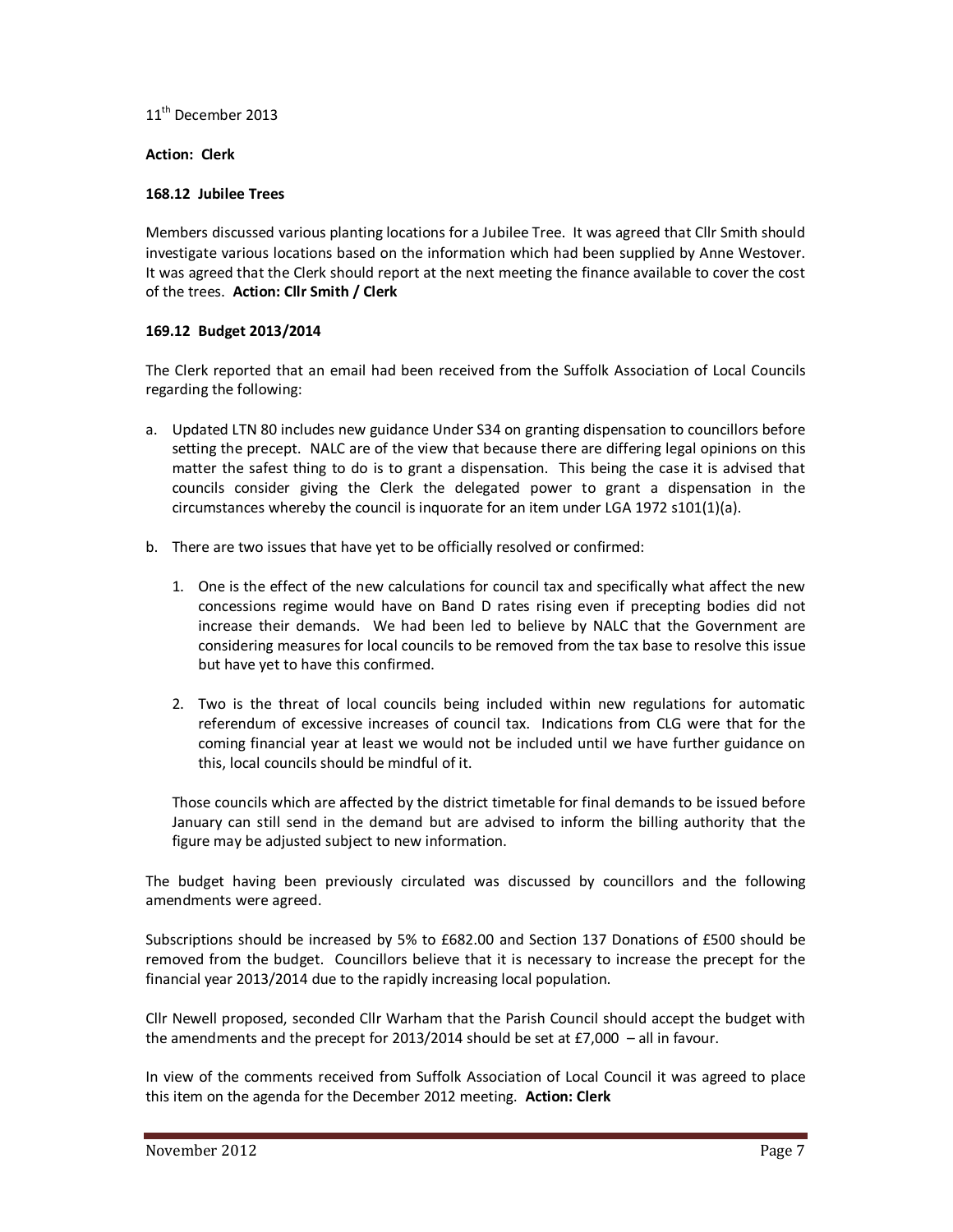### **169.12 Future Plans for the Parish**

No further discussions. Defer until next meeting. **Action: Clerk** 

#### **170.12 Brightwell Seat**

Cllr Newell reported that due to the bad weather it had not been possible to erect the seat. **Action: Cllr Newell**

### **171.12 Finance**

| <u>Income</u><br>Precept                                | £2750.00 |
|---------------------------------------------------------|----------|
| Expenditure<br>Clerk's Salary and Expenses October 2012 | £255.03  |

Cllr Warham proposed, seconded Cllr Briggs that the above expenditure is approved – agreed.

#### **172.12 Correspondence**

- a. The Clerk reported that an email had been received regarding First Revision of 76 and 77 Bus Services. Cllr Lawrence reported that the service had improved since the change in the timetable however this view was not the opinion of all councillors. It was agreed that any emails received regarding the bus services should be passed to Cllr Lawrence. **Action: Clerk / Cllr Lawrence**
- b. The Clerk reported that a request had been received from Magpas The Emergency Medical Charity to make a financial donation to the charity. It was agreed that the Parish Council should not make a donation.
- c. Outdoor Playing Space Contributions

The Clerk reported that a letter had been received from Suffolk Coastal District Council regarding the outdoor playing space contributions. It was agreed that the Clerk should write to the local authority asking for further clarification. **Action: Clerk** 

### **173.12 Meetings attended by councillors/clerk**

a. Suffolk Association of Local Councils Area Meeting

Cllr Briggs reported that she had attended the recent Suffolk Association of Local Councils Area Meeting. There had been a presentation by Suffolk County Council Highways Department about illegal road signs. Any sign on a grass verge is illegal however it is not practical to go round and remove every sign. Cllr Smith said that he would not advise anybody to take them down due to the risk to life. Additionally cars parked on the highway displaying a "For Sale" sign is also illegal and SCC Highways will send a text to tell owners they are breaking the law.

b. Foxhall Charity